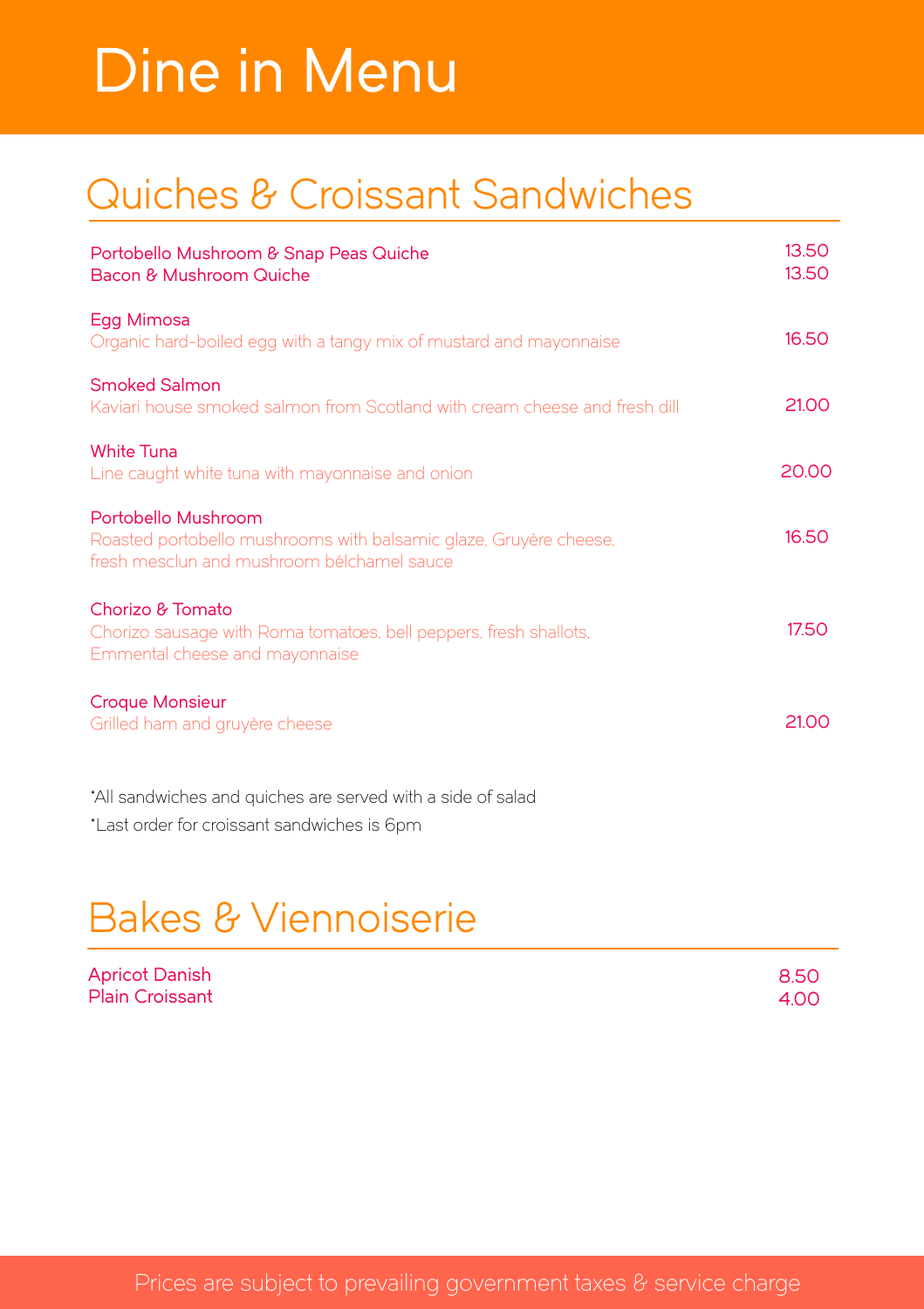# Dine in Menu

Mon-Wed 11am-8pm | Thurs-Sun 11am-10.30pm

| Tarts                                                                | Small |
|----------------------------------------------------------------------|-------|
| Cherry<br>Seasonal cherries on vanilla cream and almond frangipane   | 13.50 |
| <b>Strawberry</b><br>Fresh strawberries on vanilla cream             | 13.50 |
| Raspberry<br>Tulameen raspberries on vanilla cream                   | 13.50 |
| <b>Pandan Coconut</b><br>Pandan curd on a toasted coconut frangipane | 11.50 |
| Dark Chocolate<br>Cacao Barry 66% dark chocolate                     | 11.50 |
| Pistachio<br>Sicilian pistachio frangipane with pistachio cream      | 12.50 |
| Apricot<br>Baked Roussillion apricot on a pistachio frangipane       | 12.50 |
| Cheese<br>Mascarpone and cream cheese                                | 11.50 |